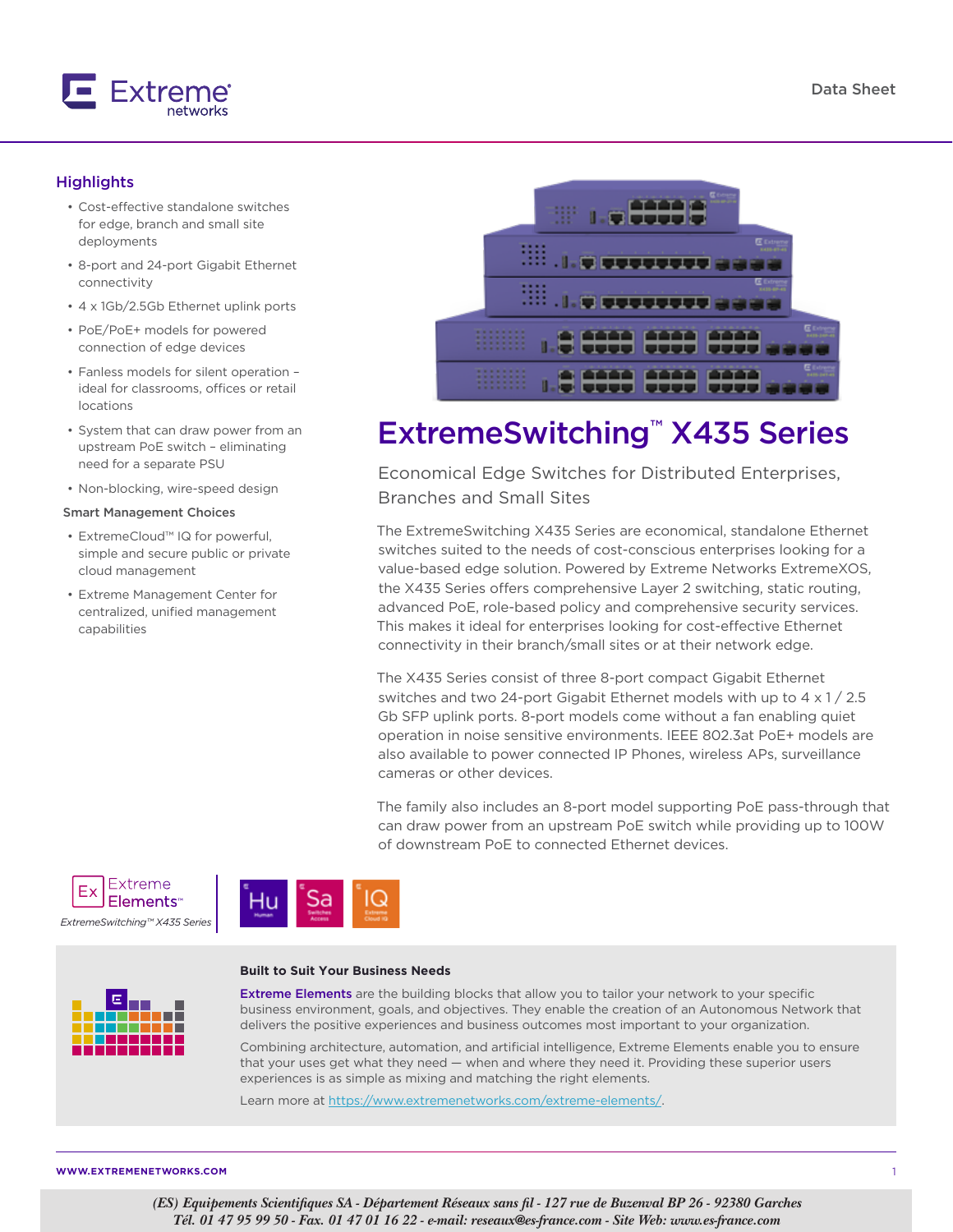

## Flexible PoE

The X435 Series provides standards-based IEEE 802.3at 30W access ports, as well as IEEE 802.3bt 60W/90W uplink ports on the X435-8P-2T-W model. PoE eliminates the need for additional electrical cabling and circuits otherwise needed to power edge devices, such as IP phones or wireless APs. The X435 Series also provides the following capabilities to address the unique needs of powered edge devices:

- Perpetual PoE which enables PoE power to be maintained during a switch re-start, preventing attached IoT devices from being disrupted or rebooted during the switch reset.
- Fast PoE which enables power to be supplied to connected edge or IoT devices before switch boot-up completion, speeding the time for powered end-points to start up.



## Fabric Attach

Fabric Attach on the X435 can be used to automate the connection to Extreme's campus-based Fabric Connect solution. Fabric Attach provides zero-touch edge provisioning and allows the X435 to take advantage of the virtualized services and inherent security capabilities of the Extreme Fabric Connect infrastructure.



## Role-Based Policy

The X435 supports role-based policies centrally administered through the ExtremeControl policy manager. This policy framework empowers network administrators to define distinct roles or profiles to represent specific operational groups that may exist in an enterprise. Each defined role can then be granted individualized access to specific network services or applications – and these access privileges remain associated with users as they move across both wired and wireless network access points.



## Management

The X435 Series can be managed in a variety of ways. Simple on-box management functions are delivered by a web-based GUI and a generic CLI is available for manual configuration.

ExtremeCloud™ IQ alond with Extreme Management Center (XMC) also provides a comprehensive unified management capability with a consolidated view of users, devices and applications for wired and wireless networks. Zero touch provisioning lets one quickly bring new X435 switches online and a granular view enables efficient inventory and network topology management.



## PoE Power from Upstream Switch

The X435-8P-2T-W model draws all its required power from an upstream switch over its two Ethernet IEEE 802.3bt Type 4 (30W/60W/90W) links. This eliminates the need for a separate power supply unit, while still enabling the delivery of downstream PoE power. By drawing power over both 90W uplinks, the X435-8P-2T-W can deliver up to 100W of downstream PoE power.



## Fanless Operation

X435 Series 8-port models and the X435 24-port non-PoE model, are fanless. This makes them ideal for classrooms, hospitality suites, retail sites or other noise sensitive environments – especially outside of the wiring closet environment.

**WWW.EXTREMENETWORKS.COM** 2

*(ES) Equipements Scientifiques SA - Département Réseaux sans fil - 127 rue de Buzenval BP 26 - 92380 Garches Tél. 01 47 95 99 50 - Fax. 01 47 01 16 22 - e-mail: reseaux@es-france.com - Site Web: www.es-france.com*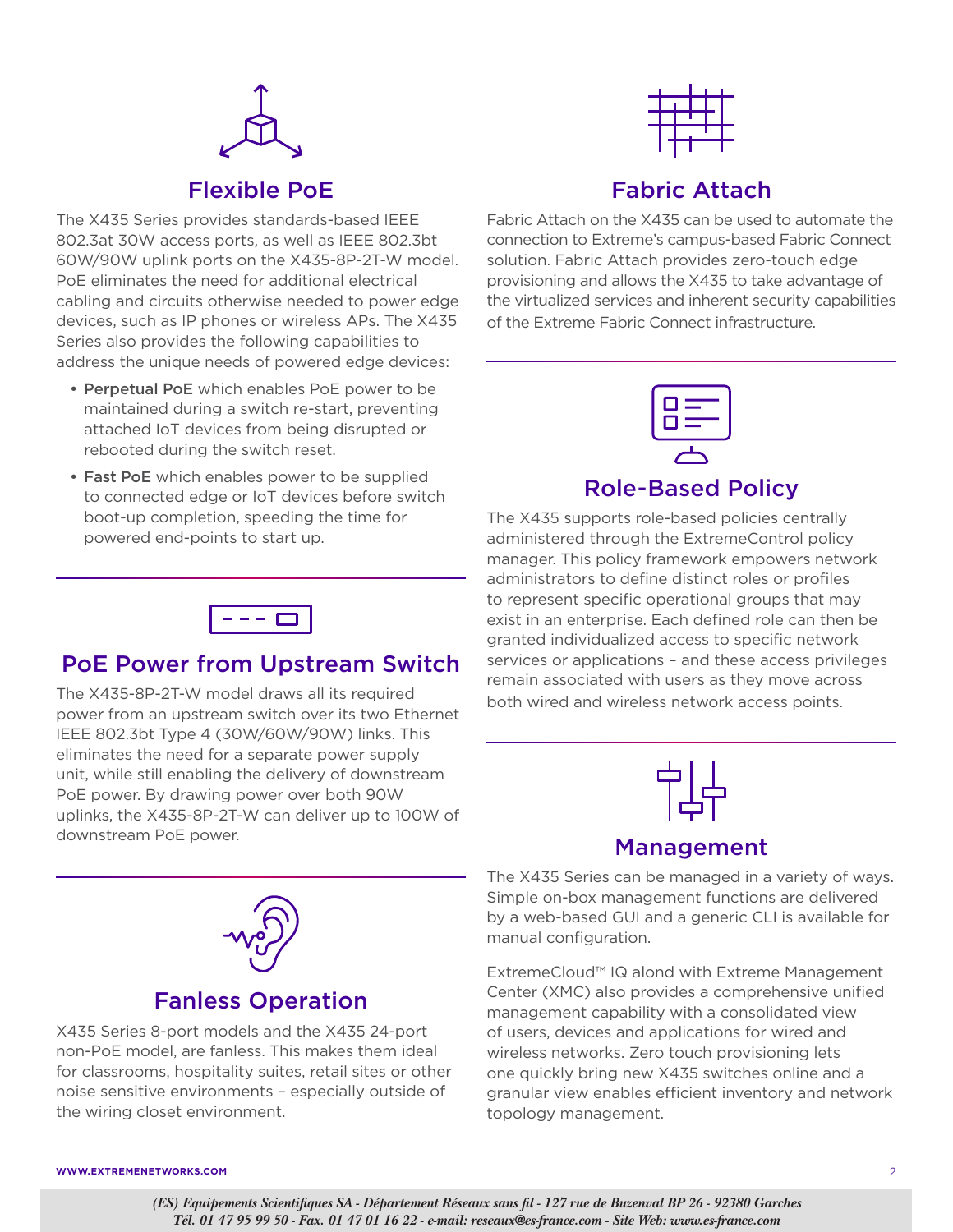# Product Specifications

### Performance and Scaling

| <b>Switch Model</b> | Max Active<br>10/100/1000BASE-T Ports | Max Active 1/<br>2.5 GbE SFP Ports | <b>Aggregated Switch</b><br><b>Bandwidth</b> | Frame<br><b>Forwarding Rate</b> |
|---------------------|---------------------------------------|------------------------------------|----------------------------------------------|---------------------------------|
| X435-8T-4S          | 8                                     | 4                                  | 36 Gbps                                      | 26.8 Mpps                       |
| X435-8P-4S          | 8                                     | 4                                  | 36 Gbps                                      | 26.8 Mpps                       |
| X435-8P-2T-W        | 10                                    | $\sim$                             | 20 Gbps                                      | 14.9 Mpps                       |
| X435-24T-4S         | 24                                    | 4                                  | 68 Gbps                                      | 50.6 Mpps                       |
| X435-24P-4S         | 24                                    | 4                                  | 68 Gbps                                      | 50.6 Mpps                       |

- Layer 2/MAC Addresses: 16K
- 4096 VLANs/VMANs\*
- IPv4 LPM Entries: 32
- IPv4 Hosts: 3100
- IPv6 LPM Entries: 16
- IPv6 Hosts: 500
- IP Multicast groups: 64

\*2 VLANs reserved for system use

- IP Multicast (s,v,g) entries: 1500
- 9216 Byte Max Packet Size (Jumbo Frame)
- 8 queues per port
- 1K ingress ACL rules
- OnePolicy Scaling
- Up to 192 authenticated policy users per switch
- Policy Profiles: 63
- Unique Permit/Deny Rules per switch: 184

## External Ports/Slot

| <b>Switch Model</b> | Ports/Slots                                                                                                                                                                                                                                                                      |
|---------------------|----------------------------------------------------------------------------------------------------------------------------------------------------------------------------------------------------------------------------------------------------------------------------------|
| X435-8T-4S          | • 8 x 10/100/1000BASE-T ports<br>• Full / Half-Duplex (auto-sensing)<br>• 4 x 1/2.5GBASE-X SFP uplink ports (unpopulated)<br>•1 x Serial (console port RJ-45)<br>.1 x USB A port for external USB flash                                                                          |
| X435-8P-4S          | • 8 x 10/100/1000BASE-T 802.3at (30W) PoE ports<br>• Full / Half-Duplex (auto-sensing)<br>• 4 x 1/2.5GBASE-X SFP uplink ports (unpopulated)<br>•1 x Serial (console port RJ-45)<br>.1 x USB A port for external USB flash                                                        |
| X435-8P-2T-W        | • 8 x 10/100/1000BASE-T 802.3at (30w) access ports<br>• Full / Half-Duplex (auto-sensing)<br>• 2 x 10/100/1000BASE-T 802.3bt Type 3/4 (60W/90W) PoE ports<br>•1 x Serial (console port RJ-45)<br>.1 x USB A port for external USB flash                                          |
| X435-24T-4S         | • 24 x 10/100/1000BASE-T access ports<br>• Full / Half-Duplex (auto-sensing)<br>• 4 x 1/2.5GBASE-X SFP uplink ports (unpopulated)<br>•1 x Serial (console port RJ-45)<br>.1 x 10/100/1000BASE-T out-of-band management port<br>.1 x USB A port for external USB flash            |
| X435-24P-4S         | • 24 x 10/100/1000BASE-T 802.3at (30W) PoE ports<br>• Full / Half-Duplex (auto-sensing)<br>• 4 x 1/2.5GBASE-X SFP uplink ports (unpopulated)<br>•1 x Serial (console port RJ-45)<br>.1 x 10/100/1000BASE-T out-of-band management port<br>•1 x USB A port for external USB flash |

**WWW.EXTREMENETWORKS.COM** 3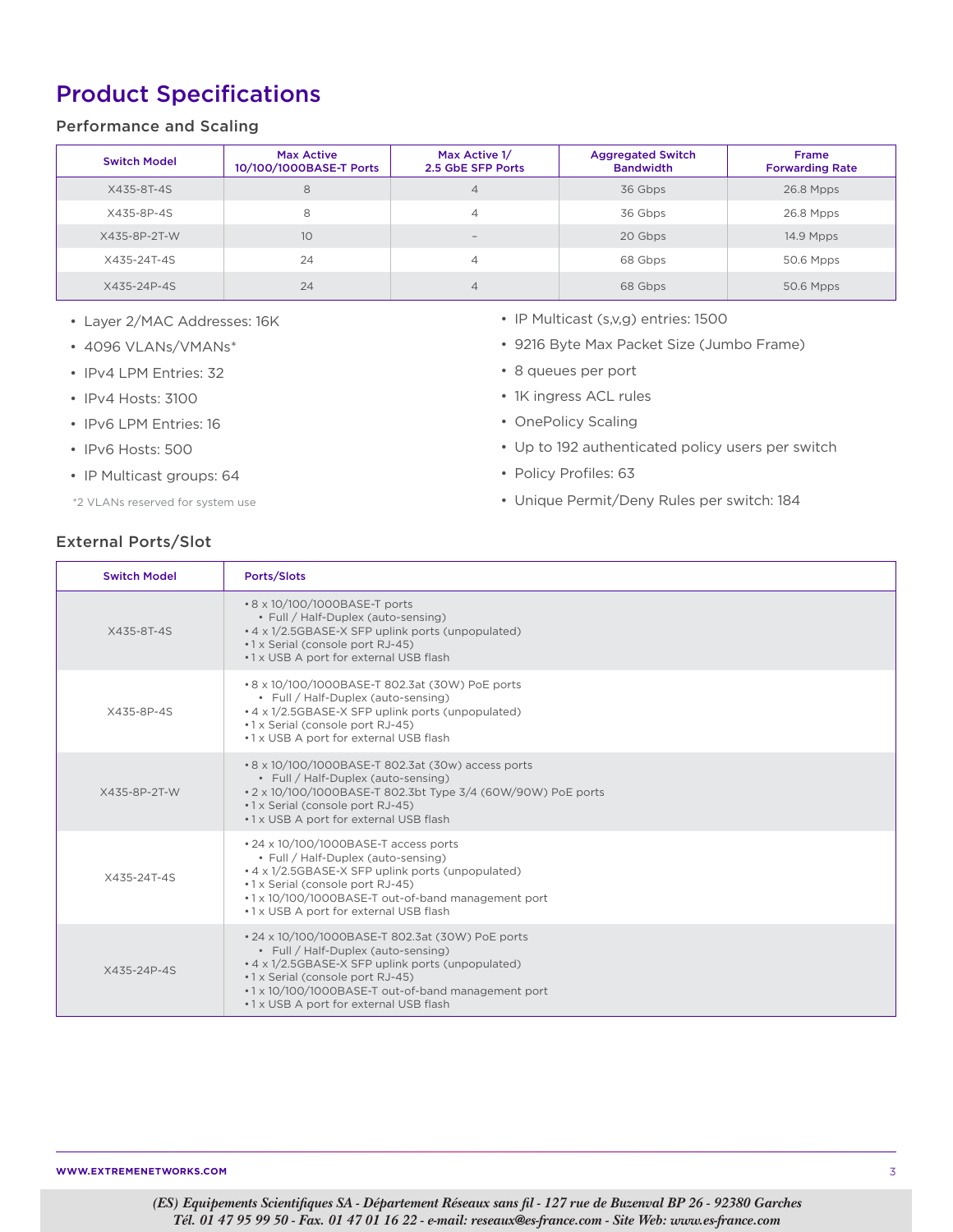### Weights and Dimensions

| <b>Switch Model</b> | Weight          |                                                           |
|---------------------|-----------------|-----------------------------------------------------------|
| X435-8T-4S          | 4.12 lb/1.87 kg | 12.6in W / 1.71in H / 7.9in D                             |
| X435-8P-4S          | 4.85 lb/2.2 kg  | 320mm x 43.5mm x 200mm                                    |
| X435-8P-2T-W        | 3.15 lb/1.43 kg | 8.2in W / 1.73in H / 10.1in D<br>209.5mm x 44mm x 256.6mm |
| X435-24T-4S         | 6.5 lb/2.95 kg  | 17.4in W / 1.73in H / 10.0in D                            |
| X435-24P-4S         | 7.67 lb/3.48 kg | 441mm x 43.5mm x 254m                                     |

### Minimum/Maximum Power Consumption and Heat Dissipation

| <b>Switch Model</b> | <b>Minimum Power</b><br><b>Consumption (Watts)</b> | <b>Minimum Heat Dissipation</b><br>(BTU/hr) | <b>Maximum Power</b><br><b>Consumption (Watts)*</b> | <b>Maximum Heat Dissipation</b><br>$(BTU/hr)$ ** |
|---------------------|----------------------------------------------------|---------------------------------------------|-----------------------------------------------------|--------------------------------------------------|
| X435-8T-4S          | 6.5                                                | 22.1                                        | 16.7                                                | 57.1                                             |
| X435-8P-4S          | 8.0                                                | 27.3                                        | 155.2                                               | 106.4                                            |
| X435-8P-2T-W        | 10.9                                               | 37.2                                        | 122.5                                               | 76.7                                             |
| X435-24T-4S         | 7.8                                                | 26.5                                        | 21.3                                                | 72.7                                             |
| X435-24P-4S         | 12.9                                               | 43.9                                        | 449.8                                               | 238.3                                            |

\* Includes maximum PoE load (W) through the switch

\*\* Does not include PoE load heat dissipated through external electronic load

### PoE Power Budget

| <b>Switch Model</b> | Max PoE Budget |
|---------------------|----------------|
| X435-8P-4S          | 124W           |
| X435-8P-2T-W        | $100W^*$       |
| X435-24P-4S         | 370W           |

\* Maximum supplied PoE power when drawing power over 2 x 90W PoE

input links. See PoE Power Budget Values table for other X435-8P-2T-W configurations and respective PoE budget values.

### PoE Power Budget Values for X435-8P-2T-W

| PoE Input link(s)* | <b>Max PoE Budget</b> |
|--------------------|-----------------------|
| 2 x 90W            | 100W                  |
| 1 x 90 W           | 45W                   |
| $2 \times 60W$     | 65W                   |
| 1 x 60 W           | <b>25W</b>            |
| $2 \times 30W$     | <b>25W</b>            |
| $1 \times 30W$     | <b>OW</b>             |

\* From an upstream X465 (or equivalent) PoE switch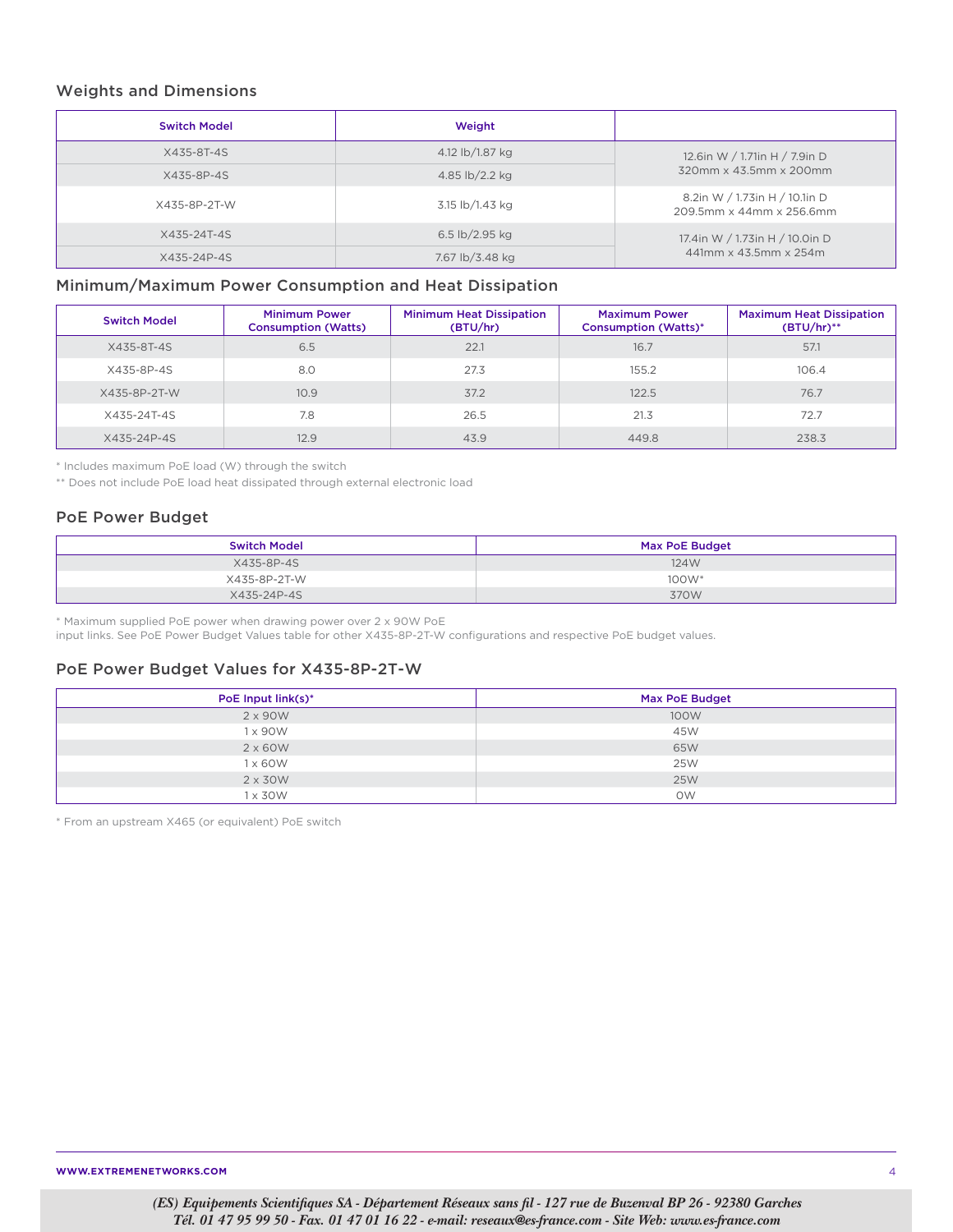### CPU/Memory

- ARM A9 CPU
- 512 MB DRAM
- 128 MB Flash

### Environmental

#### Environmental Specifications

- EN/ETSI 300 019-2-1 v2.1.2 Class 1.2 Storage
- EN/ETSI 300 019-2-2 v2.1.2 Class 2.3 Transportation
- EN/ETSI 300 019-2-3 v2.1.2 Class 3.1e Operational
- EN/ETSI 300 753 (1997-10) Acoustic Noise
- ASTM D3580 Random Vibration Unpackaged 1.5 G

### Environmental Compliance

- EU RoHS 2011/65/EU
- EU WEEE 2012/19/EU
- China RoHS SJ/T 11363-2006
- Taiwan RoHS CNS 15663(2013.7)

#### Operating Conditions

- Temperature
	- 8-port X435 models: 0° C to 40° C (32° F to 104° F) • 24-port X435 models: 0° C to 45° C (32° F to 113° F)
- Humidity: 10% to 95% relative humidity, non-condensing
- Altitude: 0 to 3,000 meters (9,850 feet)
- Shock (half sine) 30m/s2 (3G), 11ms, 60 shocks
- Random vibration: 3 to 500 Hz at 1.5 G rms

#### Packaging and Storage Specifications

- Temp: -40° C to 70° C (-40° F to 158° F)
- Humidity: 10% to 95% relative humidity, non-condensing
- Packaged Shock (half sine): 180 m/s2 (18 G), 6 ms, 600 shocks
- Packaged Vibration: 5 to 62 Hz at velocity 5 mm/s, 62 to 500 Hz at 0.2 G
- Packaged Random Vibration: 5 to 20 Hz at 1.0 ASD w/–3 dB/oct. from 20 to 200 Hz
- Packaged Drop Height: 14 drops minimum on sides and corners at 42 inches (<15 kg box)

### Regulatory and Safety

#### North American ITE

- UL 60950-1
- UL 62368-1
- Complies with FCC 21CFR 1040.10 (U.S. Laser Safety)
- CDRH Letter of Approval (US FDA Approval)
- CAN/CSA 22.2 No. 60950-1
- CAN/CSA No. 22.2 62368-1-14

#### European ITE

- EN 60950-1, EN 62368-1
- EN 60825-1Class 1 (Lasers Safety)
- 2014 / 35/ EU Low Voltage Directive

#### International ITE

- CB Report & Certificate per IEC 60950-1 AS/NZS 60950-1
- (Australia /New Zealand)
- IEC 62368-1
- GB 4943.1-2011
- CNS 14336-1

## EMI/EMC Standards

#### North American EMC for ITE

- FCC CFR 47 part 15 Class A (USA)
- ICES-003 Class A (Canada)
- European EMC Standards
- EN 55032 Class A • EN 55024
- EN 55035
- EN 61000-3-2,2014 (Harmonics)
- EN 61000-3-3 2013 (Flicker)
- EN 300 386 (EMC Telecommunications)
- 2014/30/EU EMC Directive
- EN 55011 Class A

#### International EMC Certifications

- CISPR 32, Class A (International Emissions)
- AS/NZS CISPR32
- CISPR 24 Class A (International Immunity)
- IEC 61000-4-2 / EN 61000-4-2 Electrostatic Discharge, 8kV Contact, 15 kV Air, Criteria A
- IEC 61000-4-3 /EN 61000-4-3 Radiated Immunity 10V/m, Criteria A
- IEC 61000-4-4 / EN 61000-4-4 Transient Burst, 1 kV, Criteria A
- IEC 61000-4-5 /EN 61000-4-5 Surge, 2 kV L-L, 2 kV L-G, Level 3, Criteria A
- IEC 61000-4-6 Conducted Immunity, 0.15-80 MHz, 10V/m unmod. RMS, Criteria A
- IEC/EN 61000-4-11 Power Dips & Interruptions, >30%, 25 periods, Criteria C
- IEC 61000-4-8 / EN 61000-4-8
- CISPER 11 Class A
- GB/T 9254-2008

#### Country Specific

- VCCI Class A (Japan Emissions)
- ACMA RCM (Australia Emissions)
- CCC Mark (China)
- KCC Mark, EMC Approval (Korea)
- EAC Mark (Custom Union) • NRCS / ICASA Mark (South Africa)
- BSMI Mark (Taiwan)

#### Telecom Standards

• CE 2.0 Compliant

### IEEE 802.3 Media Access Standards

- IEEE 802.3ab 1000BASE-T
- IEEE 802.3at PoE Plus
- IEEE 802.3bt Type3 PoE
- IEEE 802.3bz 2.5GBASE-X
- IEEE 802.3az Energy Efficient Ethernet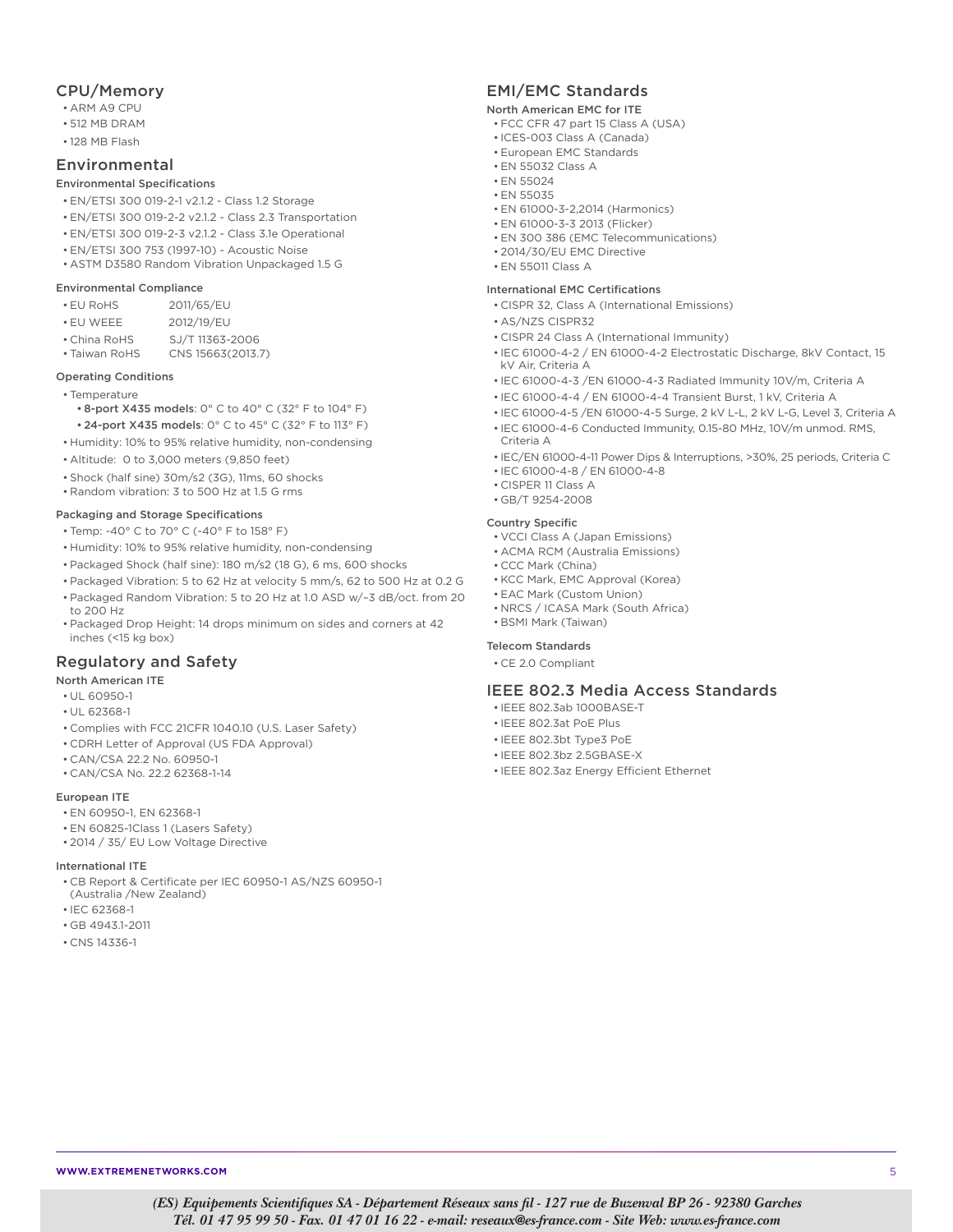## Ordering Notes

Each X435 Series SKU includes the base unit along with integrated power supply, wall or rack-mount kit (depending on model) and fan module (when required). It also includes an ExtremeXOS Value Edge Feature software license. Power cords, transceiver/optics and optional AVB Feature Pack must be ordered separately.

## Ordering Information

| <b>Part Number</b>                   | <b>Product Name</b>                                    | <b>Product Description</b>                                                                                                                                                                                                                                           |  |  |
|--------------------------------------|--------------------------------------------------------|----------------------------------------------------------------------------------------------------------------------------------------------------------------------------------------------------------------------------------------------------------------------|--|--|
| <b>ExtremeSwitching X435 Systems</b> |                                                        |                                                                                                                                                                                                                                                                      |  |  |
| X435-8T-4S                           | X435 -8T-4S system                                     | ExtremeSwitching X435 switch with 8x10/100/1000BASE-T full / half duplex ports, 4x1G/2.5G<br>unpopulated SFP ports, 1 AC PSU, wall-mount kit (XN-WALLMOUNT-001), ExtremeXOS Value<br>Edge license, fanless                                                           |  |  |
| X435-8P-4S                           | X435-8P-4S system                                      | ExtremeSwitching X435 switch with 8x10/100/1000BASE-T PoE+ full / half duplex ports,<br>4x1G/2.5G unpopulated SFP ports, 1 AC PSU, wall-mount kit (XN-WALLMOUNT-001),<br>ExtremeXOS Value Edge license, fanless                                                      |  |  |
| X435-8P-2T-W                         | X435-8P-2T-W system                                    | ExtremeSwitching X435 switch with 8 x 10/100/1000BASE-T PoE+ full / half duplex ports,<br>2x10/100/1000BASE-T 802.3bt Type 4 (30W/60W/90W) uplink ports (up to 100w PoE pass-<br>through), wall-mount kit (XN-WALLMOUNT-001), ExtremeXOS Value Edge license, fanless |  |  |
| X435-24T-4S                          | X435-24T-4S system                                     | ExtremeSwitching X435 switch 24x10/100/1000BASE-T full / half duplex ports, 4x1/2.5G<br>unpopulated SFP ports, 1 AC PSU, rack-mount kit (XN-2P-RMKIT-004), ExtremeXOS Value Edge<br>license, fanless                                                                 |  |  |
| X435-24P-4S                          | X435-24P-4S system                                     | ExtremeSwitching X435 switch 24x10/100/1000BASE-T PoE+ full / half duplex ports, 4x1/2.5G<br>unpopulated SFP ports, 1 AC PSU, rack-mount kit (XN-2P-RMKIT-004), ExtremeXOS Value Edge license                                                                        |  |  |
|                                      |                                                        | <b>Accessories</b>                                                                                                                                                                                                                                                   |  |  |
| XN-2P-RMKIT-002                      | Optional Rack Mount Kit for<br>X435-8T-4S & X435-8P-4S | Optional Rack Mount kit for mounting a single X435-8T-4S or X435-8P-4S unit in a 1 RU<br>rack space                                                                                                                                                                  |  |  |
| XN-2P-RMKIT-003                      | Optional Rack Mount Kit for<br>X435-8P-2T-W            | Optional Rack Mount kit for mounting a single X435-8P-2T-W unit in a 1 RU rack space                                                                                                                                                                                 |  |  |
| XN-2P-RMKIT-004                      | Spare Rack Mount Kit for<br>X435 24-port models        | Spare Two Post Rack Mount kit for use with X435 24-port models                                                                                                                                                                                                       |  |  |
| 16573                                | Spare Wall Mount Kit for<br>X435 8-port models         | Spare Wall Mounting kit for use X435 8-port models                                                                                                                                                                                                                   |  |  |
|                                      | <b>Software Licenses</b>                               |                                                                                                                                                                                                                                                                      |  |  |
| EXOS-AVB-FP-X435                     | X435 Multimedia<br>(AVB) License                       | Audio Video Bridging Feature Pack for X435 Series.                                                                                                                                                                                                                   |  |  |
|                                      |                                                        | Transceiver/Optics                                                                                                                                                                                                                                                   |  |  |
| 10051H                               | 1000BASE-SX SFP, Hi                                    | 1000BASE-SX SFP MMF 220 550 meters LC connector Industrial Temp                                                                                                                                                                                                      |  |  |
| 10052H                               | 1000BASE-LX SFP, Hi                                    | 1000BASE-LX SFP MMF 220 550 meters SMF 10km LC connector Industrial Temp                                                                                                                                                                                             |  |  |
| 10053H                               | 1000BASE-ZX SFP, Hi                                    | 1000BASE-ZX SFP SMF 70km LC connector Industrial Temp                                                                                                                                                                                                                |  |  |
| 10056H                               | 1000BASE-BX-D BiDi SFP, Hi                             | 1000BASE-BX-D SFP 1490-nm TX/1310-nm RX wavelength Industrial Temp                                                                                                                                                                                                   |  |  |
| 10057H                               | 1000BASE-BX-U BiDi SFP, Hi                             | 1000BASE-BX-U SFP 1310-nm TX/1490-nm RX wavelength Industrial Temp                                                                                                                                                                                                   |  |  |
| 10058                                | 100BASE-BX-D BiDi SFP                                  | 100BASE-BX-D BiDi SFP module SMF 10km link LC-connector                                                                                                                                                                                                              |  |  |
| 10059                                | 100BASE-BX-U BiDi SFP                                  | 100BASE-BX-U BiDi SFP module SMF 10km link LC-connector                                                                                                                                                                                                              |  |  |
| 10060                                | 100FX/1000LX SFP2                                      | Mini-GBIC SFP dual-speed 100 LX / 1000 LX LC connector                                                                                                                                                                                                               |  |  |
| 10060H                               | 100LX/1000LX SFP Hi                                    | Dual-speed 100 LX / 1000 LX SFP LC connector Industrial Temp                                                                                                                                                                                                         |  |  |
| 10065                                | 10/100/1000BASE-T SFP                                  | 10/100/1000BASE-T SFP module CAT5 cable 100m link RJ45-connector                                                                                                                                                                                                     |  |  |
| 10066                                | 100BASE-LX10 SFP                                       | 100BASE-LX10 SFP module SMF 10km link LC-connector for Fast Ethernet SFP Port.                                                                                                                                                                                       |  |  |
| 10067                                | 100BASE-FX SFP                                         | 100BASE-FX SFP module MMF 2km link LC-connector for Fast Ethernet SFP Port. I-temp                                                                                                                                                                                   |  |  |
| 10070H                               | 10/100/1000BASE-T SFP, Hi                              | 10/100/1000BASE-T SFP module CAT5 cable 100m link RJ45-connector Industrial Temp                                                                                                                                                                                     |  |  |
| 10071H                               | 1000BASE-SX SFP 10 Pack, Hi                            | 1000BASE-SX SFP 10 Pack Industrial Temp                                                                                                                                                                                                                              |  |  |
| I-MGBIC-GLX                          | Industrial 1000Base-LX SFP                             | Industrial 1000BASE-LX, MM, 1310nm Long Wave Length, 550m, LC SFP                                                                                                                                                                                                    |  |  |
| I-MGBIC-GSX                          | Industrial 1000Base-SX SFP                             | Industrial 1000BASE-SX, MM, 850nm Short Wave Length, 220/550m, LC SFP                                                                                                                                                                                                |  |  |

**WWW.EXTREMENETWORKS.COM** 6

*(ES) Equipements Scientifiques SA - Département Réseaux sans fil - 127 rue de Buzenval BP 26 - 92380 Garches Tél. 01 47 95 99 50 - Fax. 01 47 01 16 22 - e-mail: reseaux@es-france.com - Site Web: www.es-france.com*